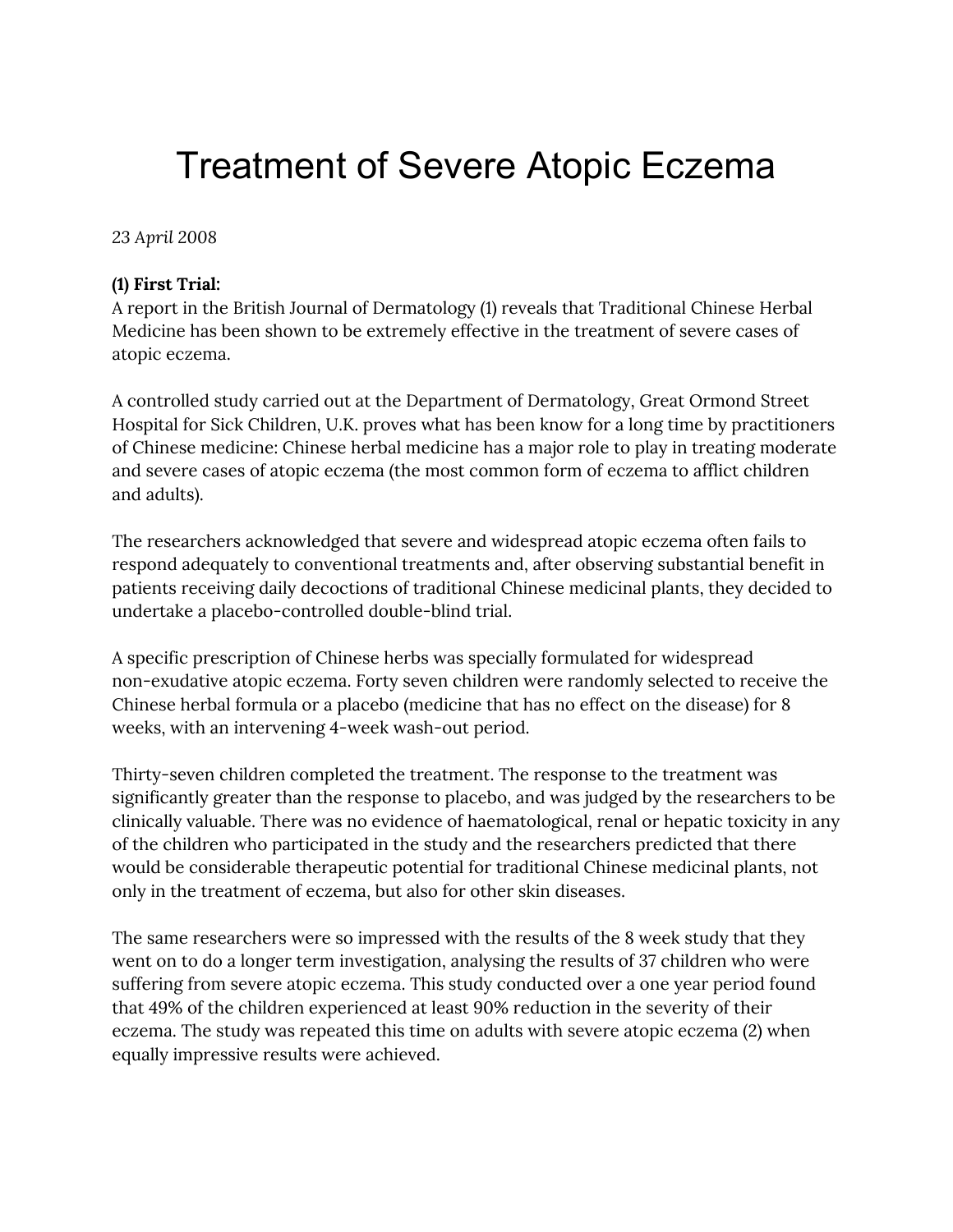These studies demonstrated that Chinese medicine is a valid therapeutic option available in the treatment of childhood and adult eczema. But until earlier this year, researchers were still unsure how or why the treatment worked. Scientists at the Department of Immunology, UCL Medical School, London discovered that selected Chinese herbs have a significant effect on the production of white blood cells and thereby affect the immune system, reducing allergic responses and alleviating inflammation.

*1. British Journal of Dermatology (1992) 126 179-184 2.The Lancet Vol 340: July, 1992.*

### **(2) Second Trial.**

Doctors at the Royal Free Hospital in London have completed an evaluation of an ancient Chinese remedy for dermatitis. The combination used consisted of a mixture of 10 herbs and was first described in the Inner Classic of the Yellow Emperor written over 2000 years ago. 40 adult patients with longstanding, widespread, atopic (genetically predisposed) dermatitis participated in the trial which lasted 5 months. Each patient was randomly allocated to receive either the herbal remedy or a placebo of similar taste and texture for an 8- week period. Followed by a 4-week wash-out period, the group originally receiving the herbal remedy received the placebo for 8 weeks and vice versa. The active herbs (and the placebo herbs) were prepared as a decoction each day and 200 ml of it consumed while still warm. 31 of the patients completed the study. Both groups showed a rapid and continued improvement in the extent of erythema (redness of the skin) and surface damage during the time they consumed the Chinese herbal remedy. The authors of the study conclude that the remedy is effective in treating adult atopic dermatitis, but warns that further experiments are needed to ensure its safety especially in patients suffering from liver or kidney complications.

*The Lancet, July 4, 1992, pp. 13-17.*

## **(3) Follow Up Treatment**

A study has followed up a group of 31 patients with severe atopic eczema who initially took part in a double-blind placebo-controlled crossover trial of a specific formulation of Chinese herbal therapy (see above). All were offered continued therapy for one year after the trial was completed. Of 17 patients who took up the offer, 12 had a greater than 90% reduction of symptoms and the other 5 had a greater than 60% reduction. 11 patients who decided not to continue treatment reported a gradual deterioration of symptoms, resulting in a significant difference (both erythema and surface damage) between the two groups. Toxicology screening revealed no abnormalities in either full blood counts or biochemical parameters in any patient on continued treatment. Improvement in disease was not associated with any significant change in serum IgE level or peripheral blood lymphocyte subsets

*(Clinical & Experimental Dermatology. 1995 ;20(2):136-40)*